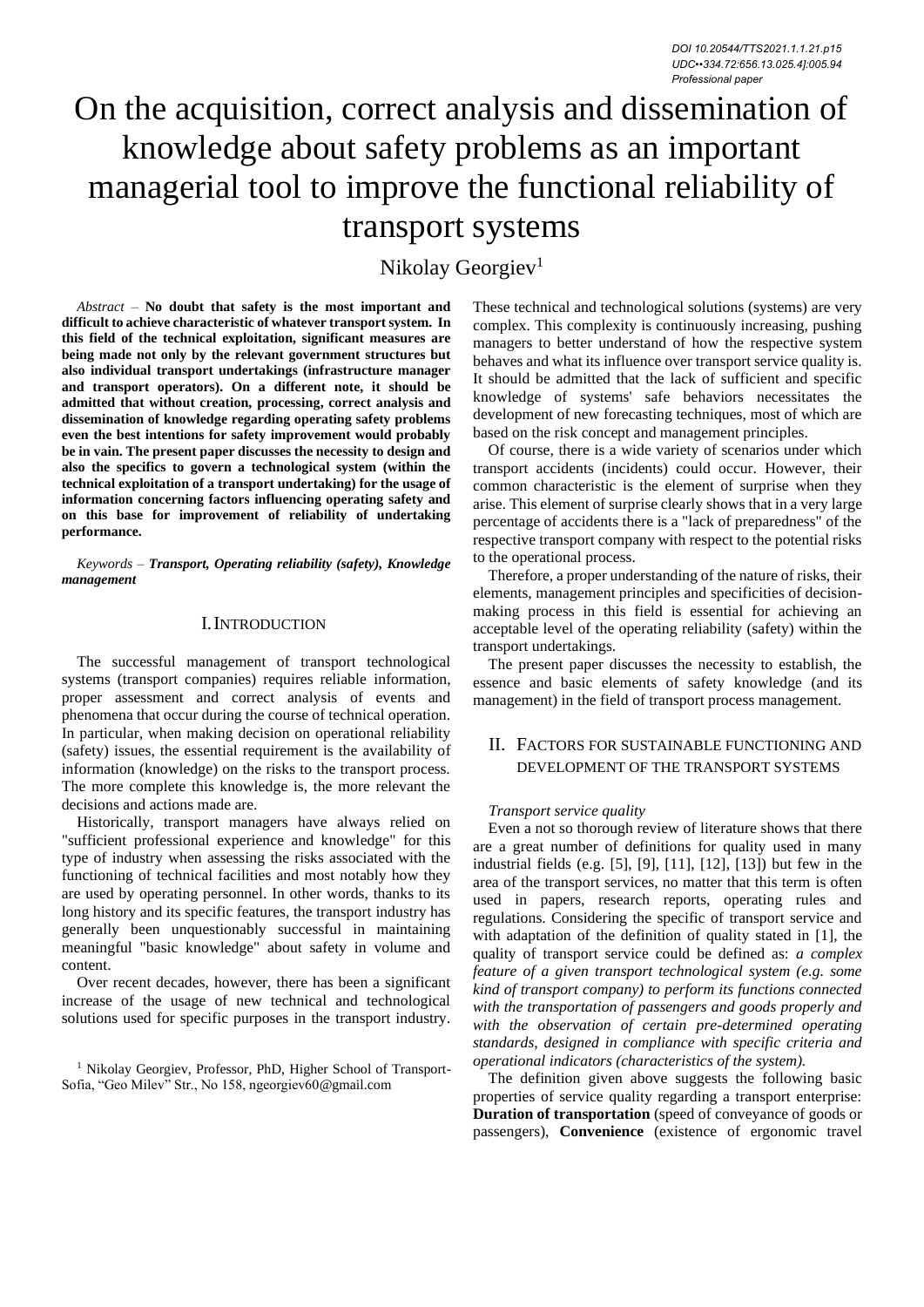conditions for passengers in the transport means, facilities for loading and unloading cargoes, etc.), **Culture** (ethical and polite relation to customers of a transport undertaking), **Cargo protection** (prevention from damage to the cargo during the transport process), **Reliability** (ability of the transport technological system (transport undertaking) to perform its required functions under stated conditions within a specified period of time.

For its part, **Reliability** has three main features: **Punctuality**  (timely arrival/departure of transport means at/from transport rout points), **Regularity** (reliable implementation of each single transport route), **Safety** (ability of the transport technological system to prevent accidents (incidents) from occurring during the transport process

## *The transport company - a cybernetic type of business system functioning within system safety environment*

Continuous improvement of a given activity (including the transportation process and ensuring its reliability and safety) is an organizational belief (culture) that the effectiveness of the technological processes performed in the organization can and should always be in the focus of company management in order to respond to customers' demands. Continuous improvement is usually interpreted as a repetitive four-step management strategy, known as the PDCA cycle (*Plan-Do-Check-Act* - [2], [9]) and "relies" on active and positive involvement (attitude, desire and action) of the operating staff to identify problems related to the functioning of a company. Such a participation is possible and only happens when the employees have sufficient knowledge on the specificity of the company, potential problems and possible ways to remedy them. Having this knowledge and developing their creativity, they will be able to improve their activity, and hence the business process of enterprise. There are many different types of failure causes of the operation of transport technological systems (enterprises), but what unites them is their principle predictability (and preventability). Avoiding failures is possible only when there is sufficient knowledge regarding the influencing factors, the potential hazards and concomitant risks (referred to as safety knowledge). All this means that knowledge is a very important tool for a reasonable balance between the business goals (the implementation of the transport service) and the compliance with safety requirements.

To understand the role of safety knowledge within the improvement cycle of a transport undertaking it is necessary to define the basic features of its performance, and no doubt that reliability and safety (as its property) are the most important of them. Therefore, it is of great use to consider the transport company as: *business system that is designed and organized to generate useful and intended outputs (conveyance of goods and people) which are realized within a specific and changeable operating environment characterized by substantial potential for occurring of adverse (risky) outputs (accidents and incidents).* The definitions above mean that the transport company could be reckoned as a cybernetic type of system requiring the appliance of some management approaches and tools (e.g. organizational acquisition of knowledge) to control the quality of transport service (in other words, measures to control the influence of incidents as adverse outputs of the business process over the quality). The relationship between the two basic functional elements of a transport undertaking considered as a cybernetic system, namely: Operating process management system (OPMS) and Safety management system (SMS), including the role of knowledge as a unifier of business and safety objectives, is depicted in Figure 1.



Fig.1. The transport company as a cybernetic type system

 *Role and contribution of the human-operator in achieving reliable transport process*

Every human activity is connected with a set of "potential hazards" with respect to its normal realization. Even the minor hazard poses risk to people and could seriously disrupt the performance quality of the system concerned, which would have serious financial and social consequences. In full, this also applies to transport (all modes of transport), from the proper functioning of which the normal daily life of society as a whole depends. Achieving that requires a continuous process of "decision making to prevent adverse events (incidents, accidents) from occurring", which means risk (safety) management in order to provide a qualitative transport service. In a broader sense, risk management can be defined as a process of identifying, evaluating, and implementing measures to prevent or reduce the impact of potentially possible hazards to the technical exploitation. Of course, the absolute elimination of the risk of accidents is not possible, but it must be reduced to an acceptable level on the basis of practically possible measures. The definition and proper implementation of the latter requires the availability of general information and specific knowledge possessed by the operating personnel (operating managers) about the type and purpose (functions) of the system, its structure (subsystems and individual elements), its life cycle (specifics of its functioning), approaches and tools for analyzing its behavior, factors influencing its reliable (safe) performance, the development process, etc.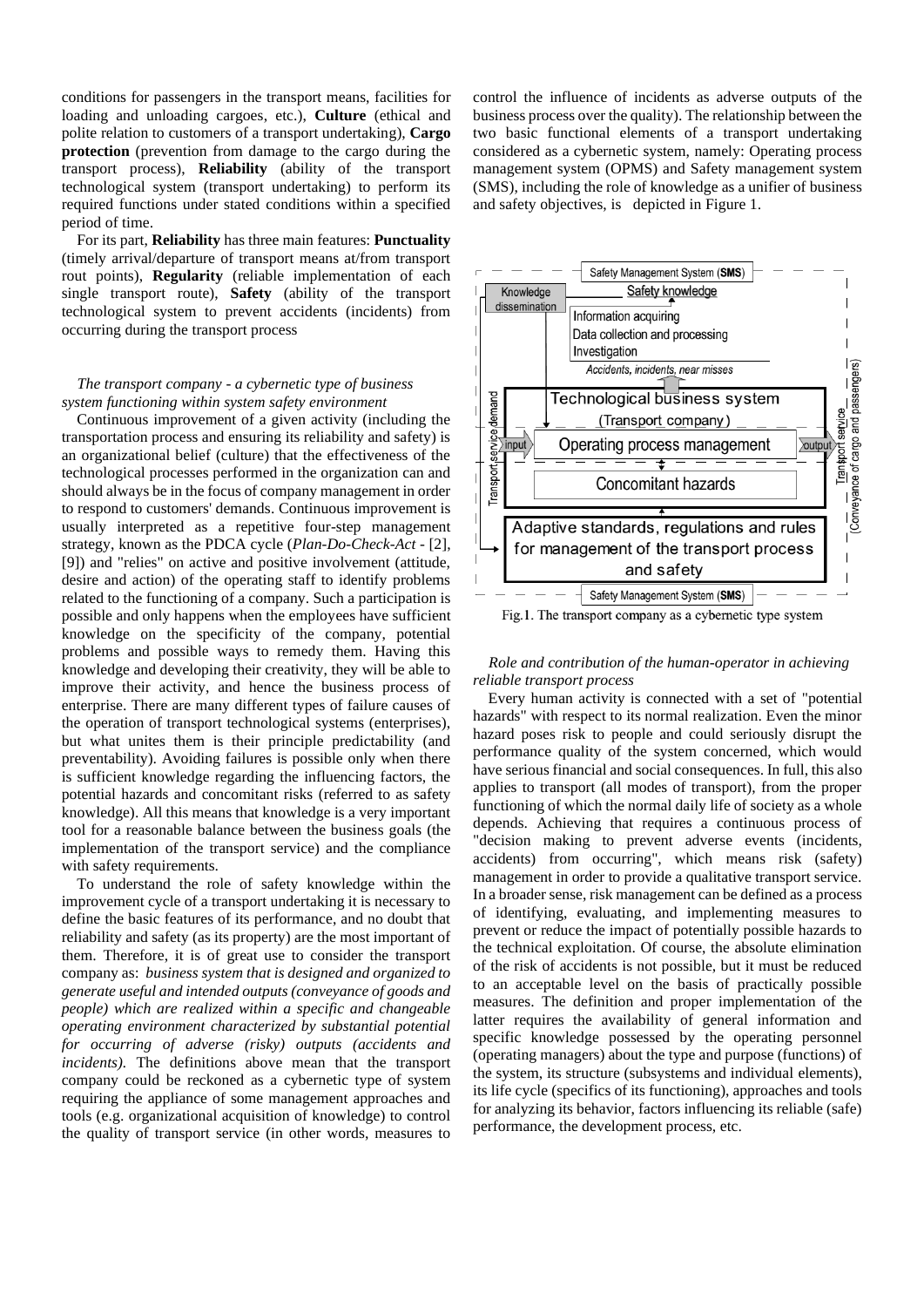#### III. ESSENCE OF SAFETY KNOWLEDGE

#### *Attributes of safety knowledge*

There is a specific type of contradiction (sometimes very obvious) within our modern, information - based and high technological world. On the one hand, the citizens of modern society live and work using lots of contemporary information devices, scientific approaches to decide problems, invent new technologies and construct more and more complex man machine systems. The practical realization of this requires the presence of a certain type of knowledge and skills, depending on the respective activity being performed. All this applies to all spheres of society, including transport. Ordinary people and professionals get and expand their knowledge through specific education, planned or accidental observation, gathering and processing of information, logical consideration, etc. Not to say that, the access to information is becoming easier than never before thanks to computers and Internet network.

On the other hand, and based on the experience gained from everyday life or technical exploitation of a given technological system, it could be said that the considerable advantage of the new technologies is often not enough for the society as a whole or for the single individual. If we look at the specific features of transport (but not only there) we will see that, regardless of the availability and use of modern technical systems and technologies, there are lots of cases of wrong decision making. Usually it happens due to the lack of uncertainty assessment regarding the respective information. As a result, many serious transport accidents happened because the transport companies ignored the possibility to gain very valuable knowledge from non-desirable operating situations occurred in the course of technological process (technical failures, human errors, organizational deficiency, etc.).

As for safety knowledge, the existing operational experience connected with the transport safety management allows the next definition to be given: *it is familiarity and understanding of specific activities and concomitant risks associated with the transport process, including operating data, facts, information, descriptions, or human skills, which is acquired by experience or education. Safety knowledge primarily encompasses understanding of written operating rules, hazard information, process technology information, and requirements for safe usage of equipment.* 

As can be seen from this definition, safety knowledge is inextricably linked to two other categories (knowledge elements) - data and information, which in many cases are used equivalently to knowledge but according their role within safety management process they have different essence and meaning. Data consists of facts which usually represent raw numbers and as a whole give just a general vision with respect to the safety level of investigated process. The number of accidents occurred within a given operating period is an example of data. Information involves processing of data for obtaining a more appropriate understanding of the trends of change regarding a specific process under investigation. The probability of occurrence of an investigated cause for transport accident (of a concrete type) is a good example for information.

Data, information and overall knowledge regarding the safety of the transport process (or its individual elements) can be acquired through:

-Special tests of specific transport technical systems during their design, development, or initial exploitation;

-Specific events (incidents, accidents, near-miss events, etc.) within the real operating process;

-Analytical models simulating actual operation.

Figure 2 shows the relationship between safety knowledge (its attributes) and process of decision making.



Fig.2. Relationship between safety knowledge and decision making for operating process improvement

#### *Knowledge collection*

There is no doubt that of the three ways of obtaining data, information and appropriate safety knowledge (described above) the second is the most plausible one - known as *Incident learning* approach.

Incident learning concept is a result of the combination of two competing and complementary theories, namely: *Normal accidents theory* and *High reliability theory*.

*Normal accidents theory* is a consequence of the understanding that any system is designed, operated, and maintained by people who are essentially not perfect in their actions. Therefore, the system itself is not perfect and when there are changes in the system itself or in its surrounding work environment, it is perfectly normal for the system to adapt to these changes incorrectly (for one or another reason). As a consequence - mishaps occur - [6], [7], [10].

*High-reliability theory* says that while mishaps as a whole may be reckoned as normal to occur, serious ones could be prevented by defining and implementing certain practices. One of them is the organizational approach to design, develop and manage a normative system (internal for the respective transport company) for acquisition of knowledge on the basis of investigation of past incidents (acquisition of safety knowledge) - [4], [8], [14], [15], [16], [17].

But at the same time, there is a large number of examples showing that many serious accidents happened due to the fact that at least one of the organizations involved in the mishap has disregarded the warning of prior similar unwanted events and failed to adequately acquire or accurately analyze the knowledge regarding the causal factors and consequences of the event. When it comes to safety analysis and management,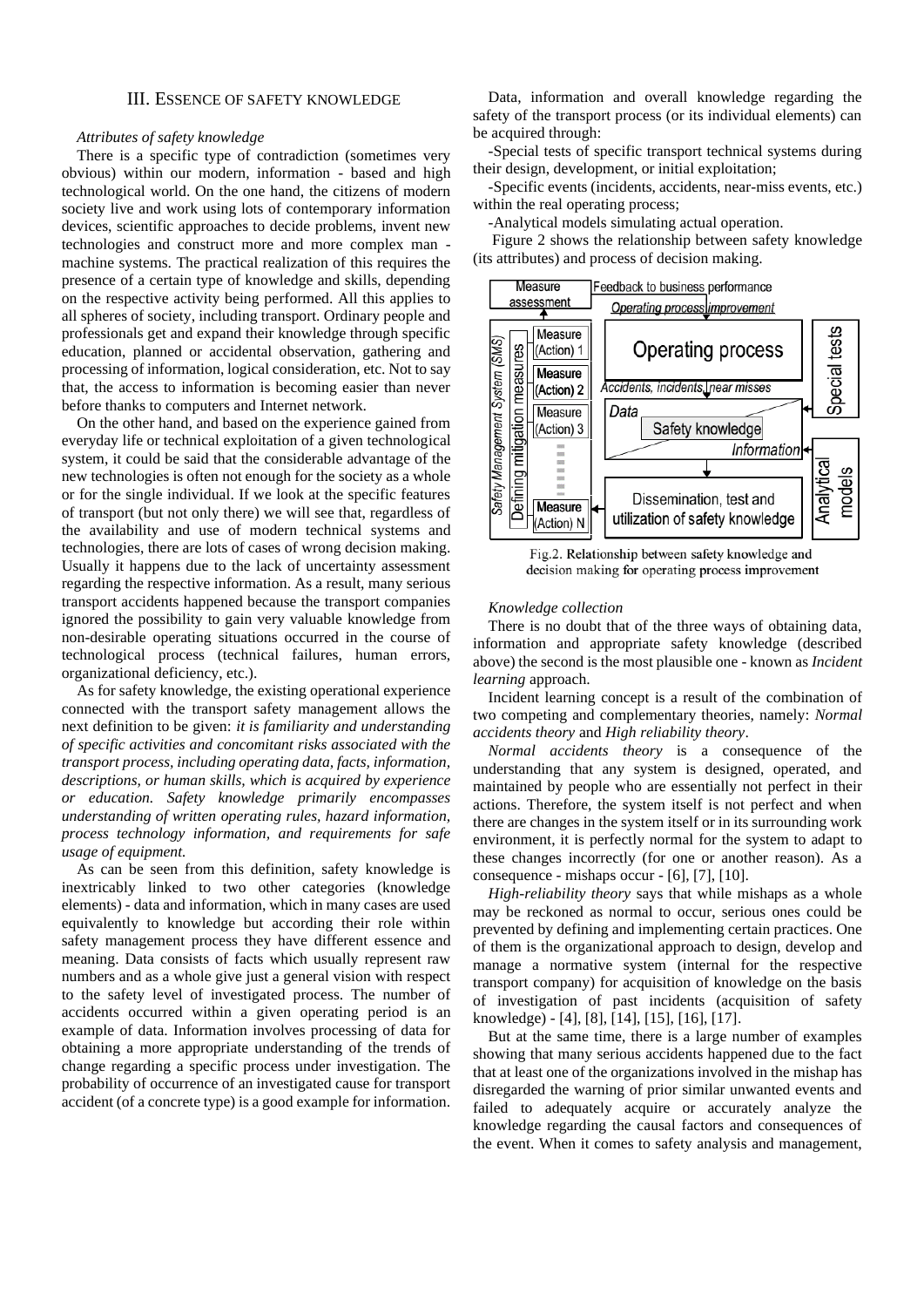it should be emphasized that in most transport accidents, one specific and common feature is observed - the inability of the organization (that caused the respective disaster) to effectively acquire, synthesize, disseminate (towards the interested people within its structure) and to most adequately use the information relating to past incidents. In this way, the opportunity to take appropriate measures to control hazards and reduce concomitant risks is missed. The fact that, by their nature, transport accidents are stochastic events and their accurate prediction is impossible, does not in any way mean that they should not be investigated very accurately aiming at taking certain measures to prevent them from occurring in the future.

The next conceptual framework allows the achievement of a successful accident investigation process:

-Each individual transport accident (incident) is unique in nature and should not be hastened to associate with similar one that has occurred in the past.

-The investigation is conducted in order to discover facts, not guilt and responsibility, because the latter are a source of "defensive reactions" and "bias".

-The investigation of accidents should always be reckoned as a very serious activity and as an important part of the overall safety management system, aimed at:

-identifying and describing in an appropriate manner the actual course of events in the accident scenario;

-identification of the causes of the accident (root, direct and contributing ones);

- provision of sufficient information on the basis of which accident prevention measures can be proposed and implemented;

-providing evidence for subsequent search for guilt and responsibility.

-The investigation should be carried out by a team of experts with a diverse range of theoretical knowledge and practical experience.

-Due to the fact that in most cases accidents are related to the implementation of several heterogeneous events (occurring in different systems, subsystems and their elements), the investigation must compulsorily use a system approach, with a certain desire for detailed analysis.

-The investigation should be carried out in stages and each stage should have clearly defined objectives and scope (limits) for the problem under consideration.

-The investigation must be carried out by the usage of appropriate scientific approaches and methods in order to achieve:

-identification of the potential information gaps (lack of facts that need to be further identified) about the events in the accident scenario;

-identification and description of the sequence of occurrence of the individual events and phenomena (causes of the accident).

## IV. CONCLUSION

The main purpose of this article is to discuss and analyze the role and influence of safety knowledge on the reliable operation of the transport enterprises. It cannot be argued that this important problem is sometimes underestimated in the field of technical operation of transport. The statistics shows that more than 80 percent of transport accidents occurred due to human ignorance to act appropriately during the implementation of a specific activity within the operating process. There are two reasons for that. Either the respective human-operator does not have enough knowledge and skills on how to act or he/she has knowledge but apply it in a wrong manner. In both cases, the consequences can be extremely fatal.

Therefore, within the framework of safety management systems, each transport undertaking must provide a mechanism for obtaining, analyzing and disseminating information on current safety issues. It must ensure that managers and employees have sufficient knowledge at all times about the safety situation in the enterprise and all related activities, e.g. the results acquired after an incident investigation should be made known to all interested parties.

### **REFERENCES**

- [1] EC 60050-191 International Electrotechnical Vocabulary – Chapter 191, Dependability and Quality of Service] International Electrotechnical Commission, Geneva, 1990.
- [2] R. Basu, Implementing Quality–A Practical Guide to Tools and Techniques, Thomson Learning, London, 2004.
- [3] J. Juran, A. Godfrey, Quality Handbook, McGraw-Hill, NY 10011, 1998.
- [4] T. La Porte, P. Consolini, Working in practice but not in theory: theoretical challenges of "high reliability organizations". Journal of Public Administration Research and Theory 1, 1991.
- [5] T. Pyzdek, Quality Engineering Handbook, Marcel Dekker, Inc, NY, 2003.
- [6] C. Perrow, Normal Accidents. Basic Books: New York, 1984.
- [7] C. Perrow, Organizing to reduce the vulnerabilities of complexity. Journal of Contingencies and Crisis Management 7,1999.
- [8] K. Roberts, R. Bea, Must accidents happen? Lessons from high-reliability organizations. Academy of Management Executive, 2001.
- [9] M. Seaver, Handbook of Quality Management, Third Edition, Gower Publishing Ltd., England, 2003.
- [10] S. Sagan, The Limits of Safety: Organizations, Accidents, and Nuclear Weapons. Princeton University Press: Princeton, NJ, 1993.
- [11] P. Varkey, Medical quality management theory and practice, American College of Medical Quality, Jones and Bartlett Publishers, LLC, 2010.
- [12] D. Smith, K. Simpson, Safety Critical Systems, Handbook. Elsevier Ltd. 2011.
- [13] S. Dhillon, Applied reliability and quality: fundamentals, methods and applications. Springer Verlag London Ltd, 2007.